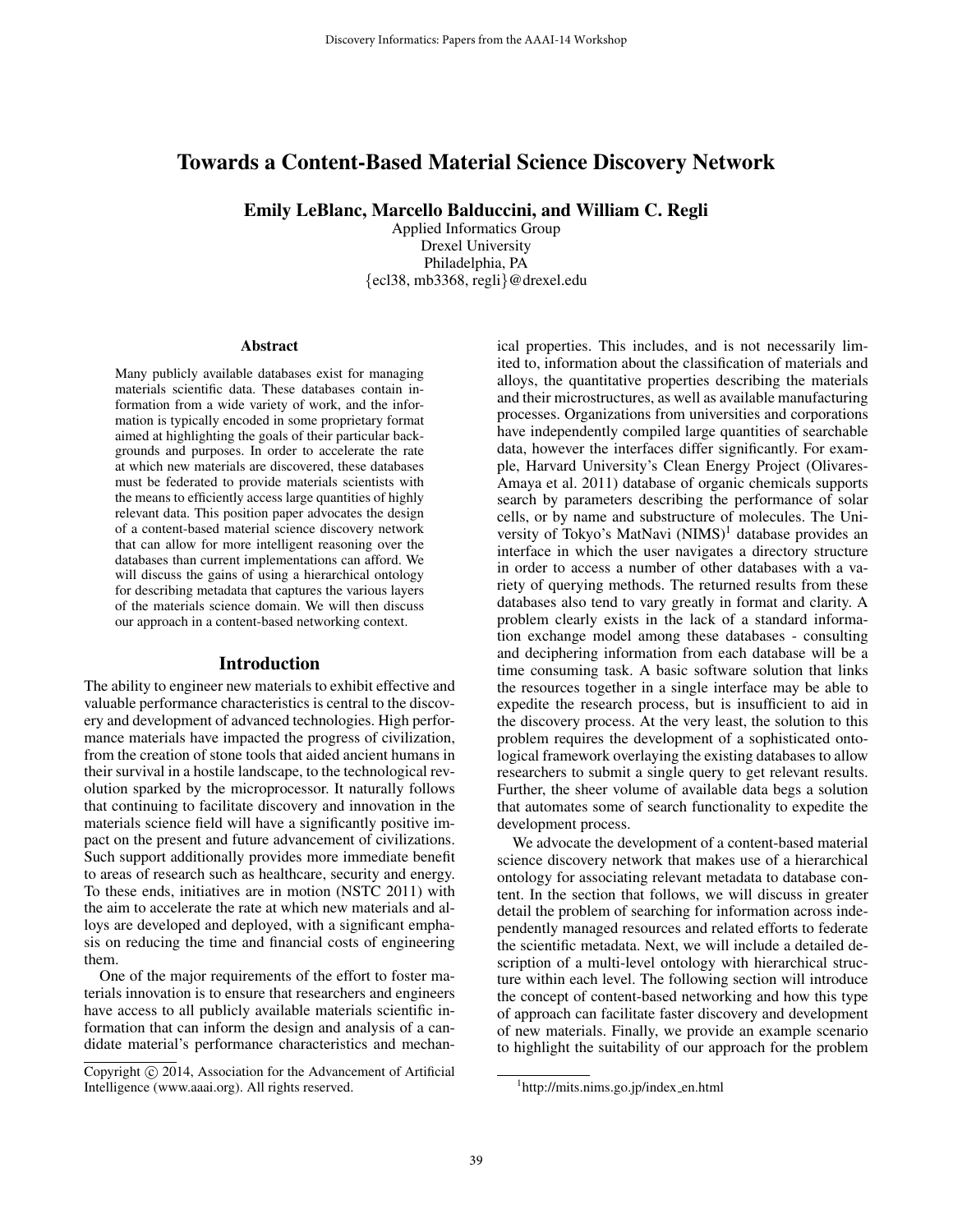at hand and some closing discussion.

#### Related Work

McLeod and Heimbigner (1985) formally defined a federated database system as one which "define[s] the architecture and interconnect[s] databases that minimize central authority yet support partial sharing and coordination among database systems." Federating materials science databases requires a language that can be used not only to communicate with all existing collections, but may also be extended to integrate future resources that are essential to a fuller understanding of the domain. Ontological frameworks have been proposed to make use of semantics to reveal linked information among heterogenous databases. Ashino et al. (2006) propose an ontology to aid in the materials selection process. Their work, however, does not attempt to capture the entire domain of material science. The PLINIUS ontology (van der Vet, Speel, and Mars 1994), focusing on ceramic materials, automated some search for keyword matches within the content of their database. This method of search can be resource consuming, as every document in every database must be searched to find a match. As new databases are integrated into a system such as this, the time required to fulfill a request increases and scalability may become an issue. The most advanced of these efforts is the MatOnto project (Cheung, Drennan, and Hunter 2008), which proposes a framework aiming to enable materials scientists to "search, retrieve and integrate data from heterogeneous and disparate data sources". The ontology has a rich structure for describing materials, including classification of properties, processes, and there are even terms to describe the properties of a type of material's crystalline structure. However, the materials themselves are apparently flatly organized, e.g. any two materials in the system share a sibling relationship. For example, within the set of cobalt alloys, talonite is a variety of stellite. In a flat ontology, this relationship is not represented (see Figure 2 below for a visualization of this relationship). This approach does not allow for more intelligent reasoning over a hierarchical organization. This reduces the task of locating relevant materials content to a keyword-based search over their metadata (e.g., as provided by Google and most other internet-based search engines). This pitfall of this approach will be addressed further in our discussion of our proposed ontological structure, and our proposed solution will be illustrated in the scenario.

### Ontological Structure

To foster scientific discovery, we advocate for a more sophisticated way of organizing materials scientific metadata into a domain specific, hierarchical ontology identifying instances of classes, subclasses, properties, such that relationships can be established among these elements. The terms of the ontology are the metadata language that describes content within the repositories, and a hierarchical structure is navigated to find viable candidate materials based on the specifications of the query.

It aids in understanding of a material science ontology to envision the domain in layers (Figure 1). The bottom



Figure 1: Layered Material Ontology



Figure 2: Flat Representation of Materials vs. Hierarchical Organization

layer describes matter, providing the basis for any present or future materials. Here we find elements, chemicals, compounds, and their physical properties, including their microstructures. Next, we find descriptions of the materials themselves. The material layer uses the language of matter that we have already defined to describe the very large domain of material instances. The third layer provides a description of available processes for manufacturing and enhancement of the materials. Now that we have a detailed description of feasible materials, we can encode information about their performance characteristics and behavior. This layer encodes metadata about the physical properties associated with materials such as density, electrical resistance, or elasticity. Elements from any layer may be related to elements from any layer including its own.

Let us now return to the problem of keyword-based search. As previously discussed, efforts to impose an ontological framework on the space of materials science databases organize their materials in a linear fashion, resulting in a keyword-based style search in the process of materials selection. In this context this style of search can be cumbersome, inefficient, and error-prone, as it cannot always account for difference in vocabulary or meaning across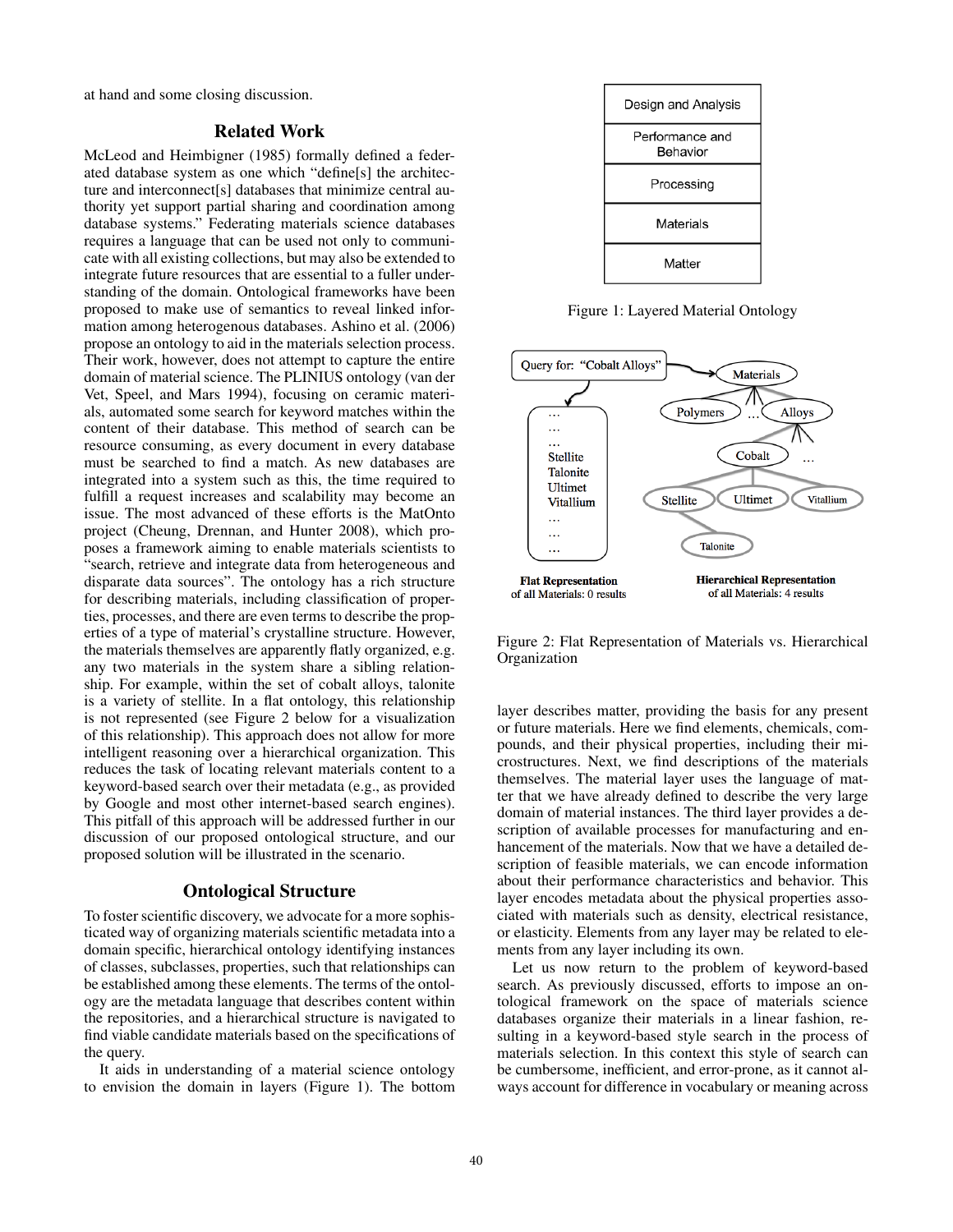the data sources, and disregards any hierarchical organization of knowledge. More generally speaking, a gap may exist between the search terms used by the user who is performing the search, and the terms employed by the person or tool describing a certain object.

For example, consider a scientist querying for a list of all metal alloys exhibiting some desired property. The scientist will perform a search using the term "metal alloy", while the entries in the available catalogs are tagged with their most specific alloy type, e.g. "electrum" or "vitallium". Traditional keyword matching will fail to detect that electrum is a type of metal alloy. Although it is technically possible for the catalog entries to be tagged with multiple labels, doing so at the time of insertion into the knowledge base is unfeasible in the general case, because: (1) it results in extremely large repositories, since the extra tags must cover all of the queries that may possibly be asked, and (2) it would force a complete and difficult re-computation of the tags if the hierarchical structure of knowledge is changed at any point - for example, by introducing the notion of "precious metal alloy". Even more sophisticated methods of keywordmatching, such as query expansion, cannot help here - "electrum" is neither a synonym nor a morphological form of "metal alloy". All in all, the typical keyword matching solution described here is a fairly unsophisticated approach in the context of a hierarchical organization of terms - the scientists will likely receive a number of unrelated results and miss some relevant ones altogether.

A hierarchical organization of materials enables for more intelligent reasoning over the metadata. This concept is related to the semantic web, a branch of Artificial Intelligence. As is the case in semantic web applications, we propose to encode common-sense relationships, such as classification of materials and the propagation of properties through subclasses, such that a computer can simulate the way a human would reason over the information. By capturing subsumption relationships among materials, a reasoner is able to return a greater number of useful results while ignoring those which may be similar in name but not by classification. To extend the metal alloy example, let's assume that we would like to ask a database for a collection of alloys of cobalt. Figure 2 describes this subclass of material first as a flat ontology, representing keyword-based matching, and then shown again as a hierarchy depicting parent-child relationships in this subdomain of cobalt alloys. Notice that the in flat representation, a broad query for "cobalt alloy" returns no results because the description does not match any of the metadata in the list. Using the hierarchical representation of metal alloys, however, a query will return all cobalt alloys even if their descriptions do not offer an exact match. An ontology of this design can significantly improve the quality of the work by navigating expansive data repositories and returning all relevant results for a given query.

### Content-Based Discovery

In the approach that we propose, we employ a content-based networking approach for intelligently reasoning over multiple materials databases. The idea of content based networking was introduced by Jacobson (2009) to address the fact

that network use had "evolved to be dominated by content distribution and retrieval." His claim was that network technology was focused purely on connections between hosts, an approach that seemed less fit for the task of meeting Internet users' demands for content. Van Jacobson proposed shifting the existing network paradigm to prioritize the *what* over the *where* by retrieving content by name rather than by location.

In a content-based network, the files (or content) of the system are addressed instead of their host machines. A receiver declares its interest in a particular type of file, for example, to the network in the form of predicates, and senders simply offer their content to the network without knowledge of who will be receiving it. The network is responsible for routing content that matches the predicates of the receivers. There is a clear correlation between this model of networking and the problem of accessing the content of numerous databases using the ontology that we have described above. Not only is the ontology providing means for sophisticated reasoning, it now provides the names by which the network may identify interests. A scientist can make the previously mentioned request for a list of metal alloys to the network, and all hosts who offer relevant content will simply push their data into the network for delivery to the interest's originator. It is easy to see that a network of this kind is not limited to one time queries - it is also able to support persistent queries, or subscriptions. If the same scientist subscribes to any new content related to metal alloys, the system will automatically fulfill the request for new content as it arrives in the network. The consequences of this are of great benefit to the scientist, as they will receive up to date materials data as soon as it becomes available in the network. Further, he will receive only the most relevant information due to the design of the ontology.

The term "content" is not restricted to the definitions in these layers and hierarchies. In addition to querying the material catalogs, literature resources can be easily incorporated into the network such that when a candidate material is found, a collection of related publications is also returned that may aid in a better understanding of the found materials. The proposed ontology can also be extended to capture experiments for reuse by other investigators. For example, once the scientists have designed an acceptable set of potential materials, they may wish to query the network for simulated experiments that they can use to confirm or disprove that the compounds perform as they expect. Additionally, there may be a description of shapes used to aid in the design of parts. This is a new layer on top of what has already been defined, which describes design and analysis of newly discovered materials and objects made from them. Here we may find a number of known physical representations and associated experiments by which newly discovered materials can be tested in various ways.

# Scenario

Let's consider a scenario in which a team of scientists has been tasked with developing a material for a new coronary stent. The stent must be flexible enough to minimize potential scarring of arterial tissue, but must also be strong enough to support the artery and reduce future narrowing resulting